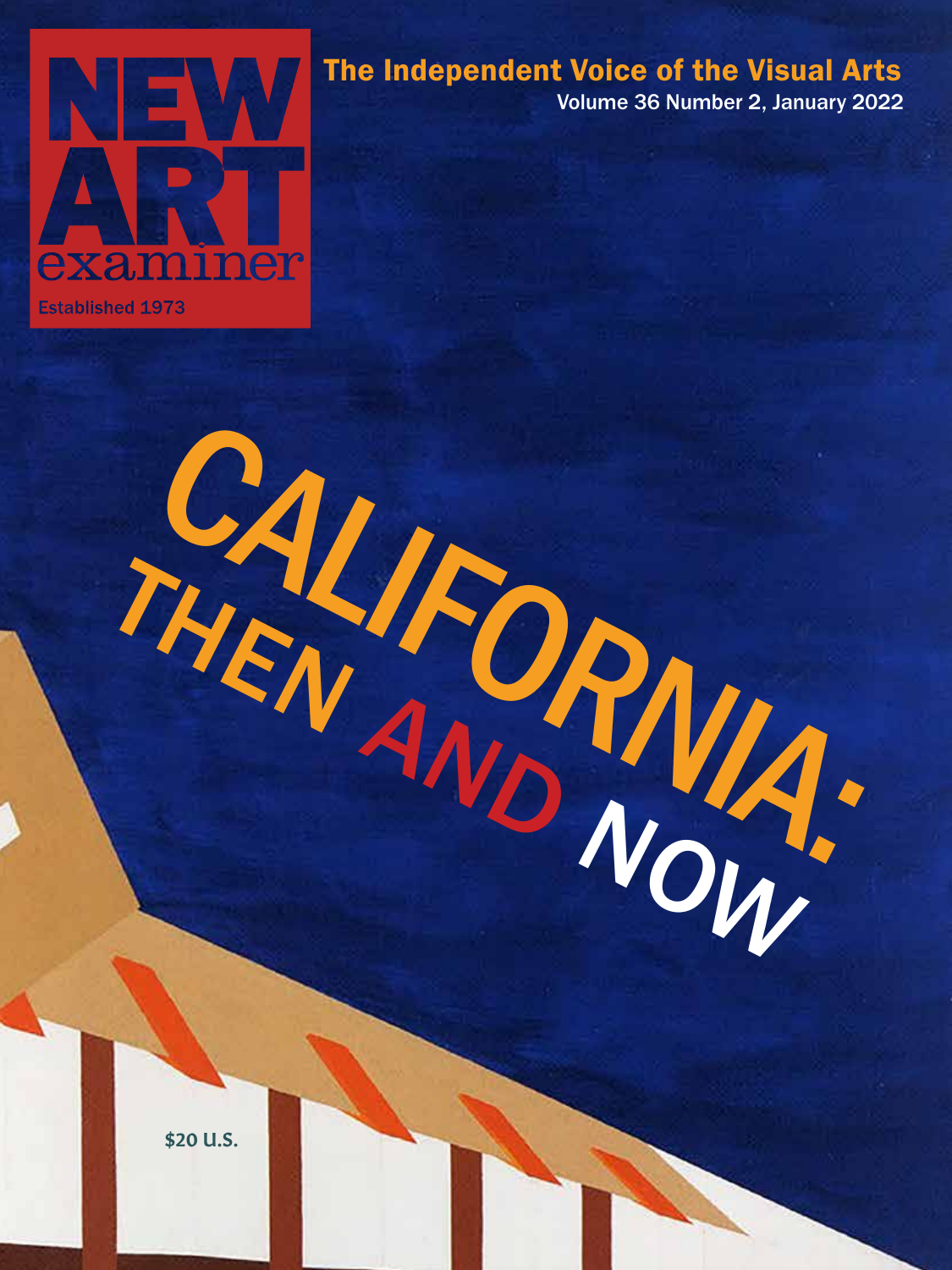# "California Dreaming" An Interview with Louis Stern

#### *All the leaves are brown, and the sky is gray I've been for a walk on a Winters Day I'd be safe and warm if I was in LA California Dreamin' on such a winter's day* Mamas & the Papas

**I** first met Louis Stern at his namesake gallery in West<br>Hollywood more than a decade ago while looking for<br>representation in Los Angeles. Although the work was<br>not for him (the gallery specialized in two tight contunu Hollywood more than a decade ago while looking for representation in Los Angeles. Although the work was not for him (the gallery specialized in twentieth century LA and southern California hard edged abstraction), I appreciated his suggestions for other venues, particularly in the context of a cold call. I was also added to his mailing list, and over the course of many years, I received hard bound periodicals of several of the artists he represented, including Karl Benjamin, Lorser Feitelson, and Helen Lundeberg. Some artists, like John McLaughlin were nationally known, while others were more regionally based. Like the song "California Dreaming," their aesthetic was anchored and inseparably linked to both their time and place.

Coincidentally, I was also teaching a course on pattern and abstraction at Indiana University Northwest, and the above-mentioned artists (along with the periodicals that Louis had sent me), were used pedagogically to explain concepts related to specific course assignments. As a result, my familiarity and interest with many of these artists developed sequentially, paralleling my teaching schedule. In this respect, I was both teacher and student.

Louis Stern has witnessed substantial growth and development in both the CA and international artworld. Through his thoughts and experiences, I found him to be a highly educated and committed dealer, who in the romantic sense, believed that quality and not commerce is our sustaining value. In an artworld that seems to have a very limited attention span, the core value of the artists and their estates that he represents have a long view of history and a sustaining belief in the value and power of art.



Gallerist Louis Stern. Photo by

Eric Dahan.

*by Neil Goodman*

As this was an extensive interview, many of the answers capture the spirit of our conversation as opposed to literal transcriptions, and hopefully shed some light on the California experience through the eyes of a veteran dealer:

Neil: In my earlier years, California evoked a place both imagined and real. The movie "Echo in the Canyon" by Andrew Slater portrayed the musical confluence of the early 1970's. As a longtime Los Angeles dealer, do you see any equivalency in your California experience?

Louis: LA lacks a sense of a "hornet's nest," as there is not a strong center but rather a series of pockets, each geographically distant. Many of the leading artists in LA needed to establish themselves elsewhere before becoming recognized in LA, Ed Ruscha is a very good example of this. The Ferus Gallery was an important fixture in LA and perhaps eclipsed a certain amount of attention from other artists of that period.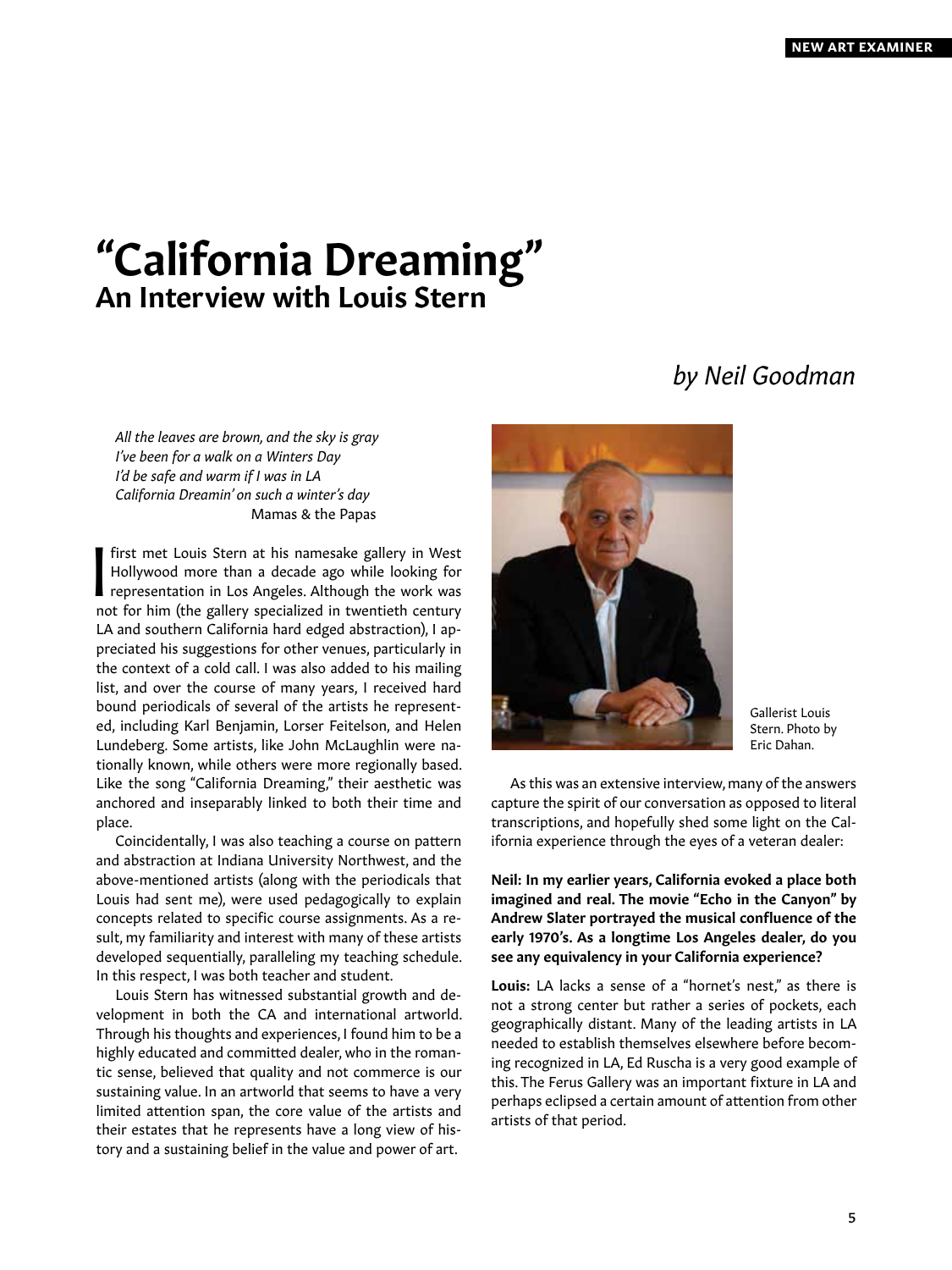

Helen Lundeberg (1908-1999), *Untitled*, 1970. Acrylic on canvas, 54 x 30 inches. ©The Feitelson/ Lundeberg Art Foundation, courtesy Louis Stern Fine Arts. Photo: Gene Ogami.

Neil: More specifically, in Chicago, our identity was initially based on the "Monster Roster" and then later the "Hairy Who." Are there important cornerstones that define a lineage of Southern California Art?

Louis: Perhaps the most well recognized lineage were Ruben Kaddish and Phillip Guston, who both studied with Lorser Feitelson. Unlike New York, the lack of international recognition, principally for Helen Lundeberg, Karl Benjamin, Lorser Feitelson, and to a lesser extent John McLaughlin, did not establish an international presence. Although in many ways these artists developed in parallel worlds artistically from their NY contemporaries, they did so without the publicity and fame.

#### Neil: The Guggenheim Museum reshaped Bilbao both economically and culturally. Is there an equivalency in the LA museum world?

Louis: Not really, as many of the museums have a much longer lineage, and unlike Bilbao, they are well established cultural institutions. I am optimistic that the Lucas Museum will result in a more public presence, as it is a museum that the lay person can understand, and will feature work that will be visually accessible to almost everyone.

# Neil: LA has developed into a major world center in the artworld. What impact has that had on you as a dealer?

Louis: Historically everything moves west. LA is a center for architecture (Charles and Ray Eames, Rudolph Schindler, Richard Neutra), design, music, and writers. Also, the proximity of Mexico has been an important influence on LA. In this way, all of these factors have made us a destination.

# Neil: Is there something unique to the Southern California landscape that has influenced both style and form?

Louis: Openness, light, climate, contrast, and the ocean. I grew up in Casablanca with very similar climatic conditions, and Morocco was a destination for artists like Delacroix and Matisse. The Fauves went to the south of France for the same reason that many migrated to Southern California, looking for sunny skies.

# Neil: In the Wikipedia biography, it mentions that you began the gallery with your father. How did you both get started?

Louis: I did not start working with my father when he first opened the gallery. I was a baby at the time and the gallery was in Casablanca. My father was in the French Foreign Legion and settled in Morocco before moving to the US. We first settled in New Orleans, then Los Angeles, and then Arizona and eventually moving back to LA. He began principally dealing in modern and impressionist work. I began working with him when I was sixteen. Presently my son Daniel is involved in the gallery and represents the third generation.

John McLaughlin (1898-1976), *Untitled Composition*, 1953. Oil on canvas, 48 x 36 inches. ©Estate of John McLaughlin, courtesy Louis Stern Fine Arts. Photo: Gene Ogami.

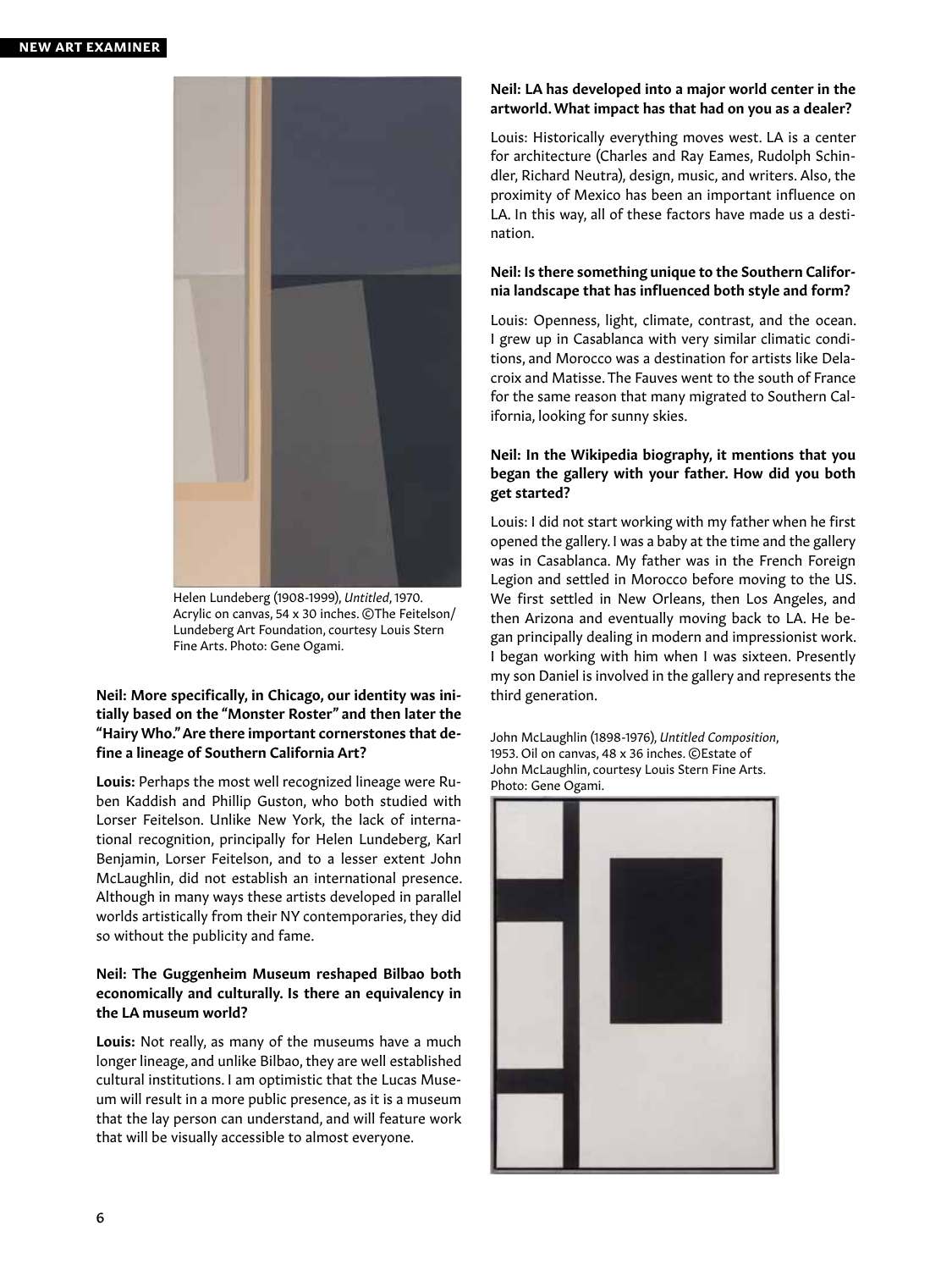![](_page_3_Picture_1.jpeg)

Karl Benjamin (1925-2012), Elliptical Planes, 1956. Oil on canvas, 48 x 72 inches. ©Benjamin Living Trust, courtesy Louis Stern Fine Arts. Photo: Gene Ogami.

### Neil: Likewise, your original interest included both impressionists and post impressionists. When did your interests shift towards hard edged twentieth century abstraction?

Louis: About twenty-five years ago. I saw hard-edged abstractionists as a group that had not gotten its due. Although quite different, I felt the same about the work of the Mexican Modernist Alfredo Ramos Martinez, whose estate the gallery still represents.

#### Neil: As I mentioned, I was introduced to many of the artists that you represent through your publications. As this is both expensive, time consuming, and somewhat unique to a mid-sized gallery, what is your reasoning?

Louis: The publications educate the collector about the artist and give them an opportunity to broaden their understanding of an artist's work as well as their background. In this way I am an "old school" dealer.

Neil: Many of the artists that you represent are, or were, connected to universities in Southern California and Los Angeles. Recognizing that teaching creates a lineage of shared thoughts and forms, what was the role of universities or art schools in developing a regional aesthetic?

Louis: The cross pollination of ideas between students and teachers are at the center of the arts, and universities are catalysts.

#### Neil: Likewise, as the prevailing art schools in Southern California are now largely conceptually orientated, does the work in your gallery engage that generation?

Louis: Indeed it does, they see themselves connected to the artworld in a broader sense. As a vital part of the LA artistic community, we serve a certain need in providing context and history for current art trends.

![](_page_3_Picture_11.jpeg)

Lorser Feitelson (1898-1978), *Space Forms*, 1953. Oil on canvas, 40 x 74 inches. ©The Feitelson/Lundeberg Art Foundation, courtesy Louis Stern Fine Arts. Photo: Gene Ogami.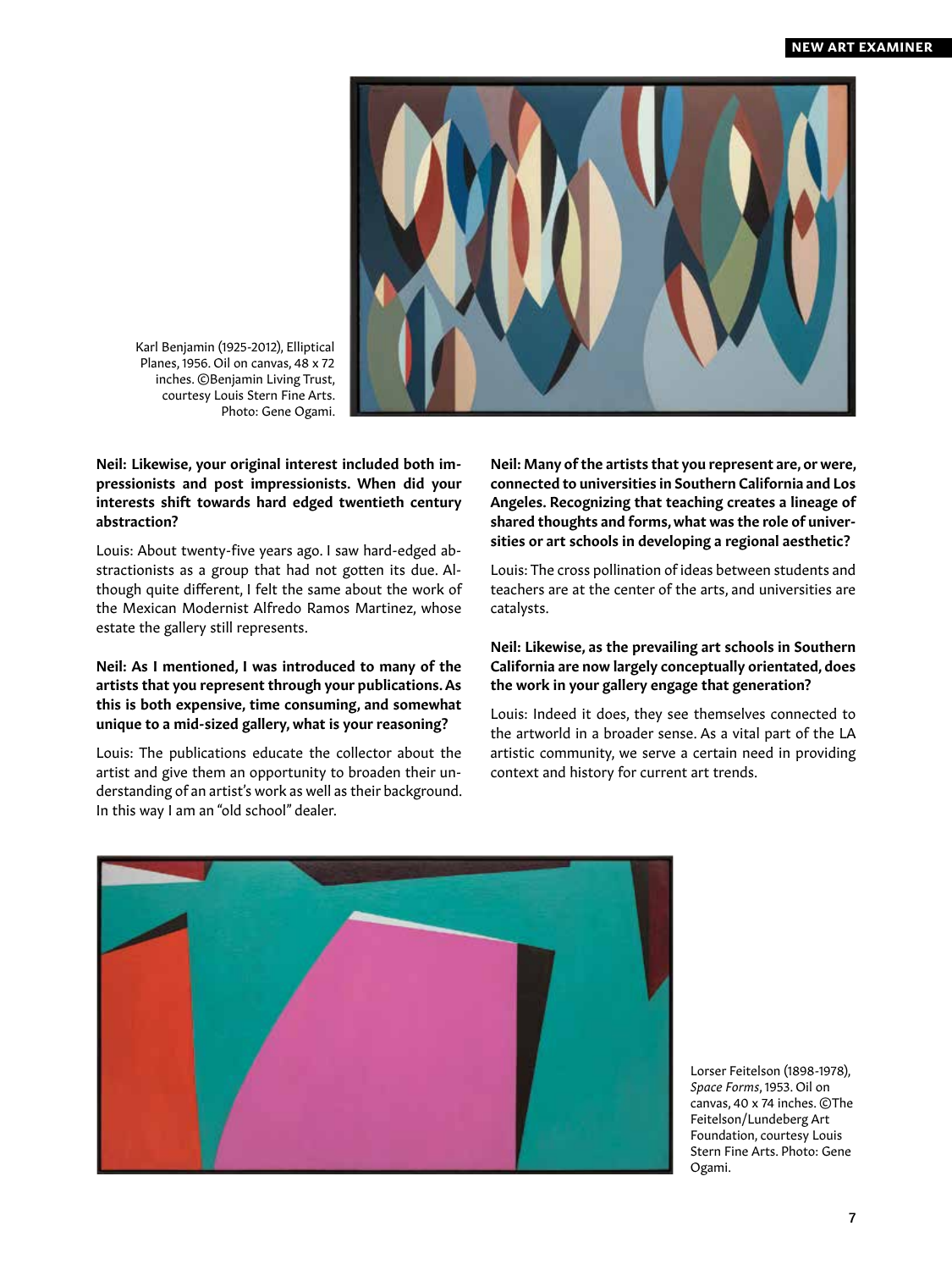![](_page_4_Picture_1.jpeg)

Alfredo Ramos Martinez (1871-1946), (Left) *La Procesion*. Tempera on paper, 11 x 17 inches. ©The Alfredo Ramos Martínez Research Project, courtesy Louis Stern Fine Arts. Photo: Gene Ogami. (Right) *Pueblo Scene*. Pastel and Conte crayon on paper, 24 x 35 1/2 inches. ©The Alfredo Ramos Martínez Research Project, courtesy Louis Stern Fine Arts. Photo: Gene Ogami.

#### Neil: I notice that you exhibit in several art fairs each year. Do you like art fairs and do you think the brickand-mortar gallery is becoming an anachronism?

Louis: We are in a cycle, and it is important to do the fairs. Likewise, the estates that we represent need walls, as they give the collector credibility and confidence, as well as knowledge and reputation.

Helen Lundeberg (1908-1999), *Selma*, 1957. Oil on canvas, 30 x 24 inches. ©The Feitelson/Lundeberg Art Foundation, courtesy Louis Stern Fine Arts. Photo: Gene Ogami.

![](_page_4_Picture_6.jpeg)

#### Neil: Do you feel that the artists you represent have been adequately represented in museum collections and surveys?

Louis: They will be, because of an ongoing exhibition history as well as the commitment by the gallery to continued representation of their estates and works.

#### Neil: As your gallery has a more singular focus, has the renewed emphasis on content and subject been influential in any of your decision making?

Louis: In 1992 our work with the Mexican modernist Alfredo Ramos Martinez resulted in a major retrospective at the Museo Nacional de Arte in Mexico City. We also represented Samella Lewis for a number of years. In my view, merit and quality are determining factors for representation.

### Neil: As the artworld becomes increasingly digitized and/or performance and video based, do you think tangible works of a moderate scale can compete with the same level of impact?

Louis: No idea, it is a brave new world!

#### Neil: As many of the artists in the generation that you have championed fades, do you think there will be a continued audience for the work?

Louis: Yes, cycles in the art world move in an out of fashion. There is more speculation in terms of economy now, but the cycle will change.

Neil: If you could look at the artworld when you started and compare the artworld to today's environment, what would be the defining difference?